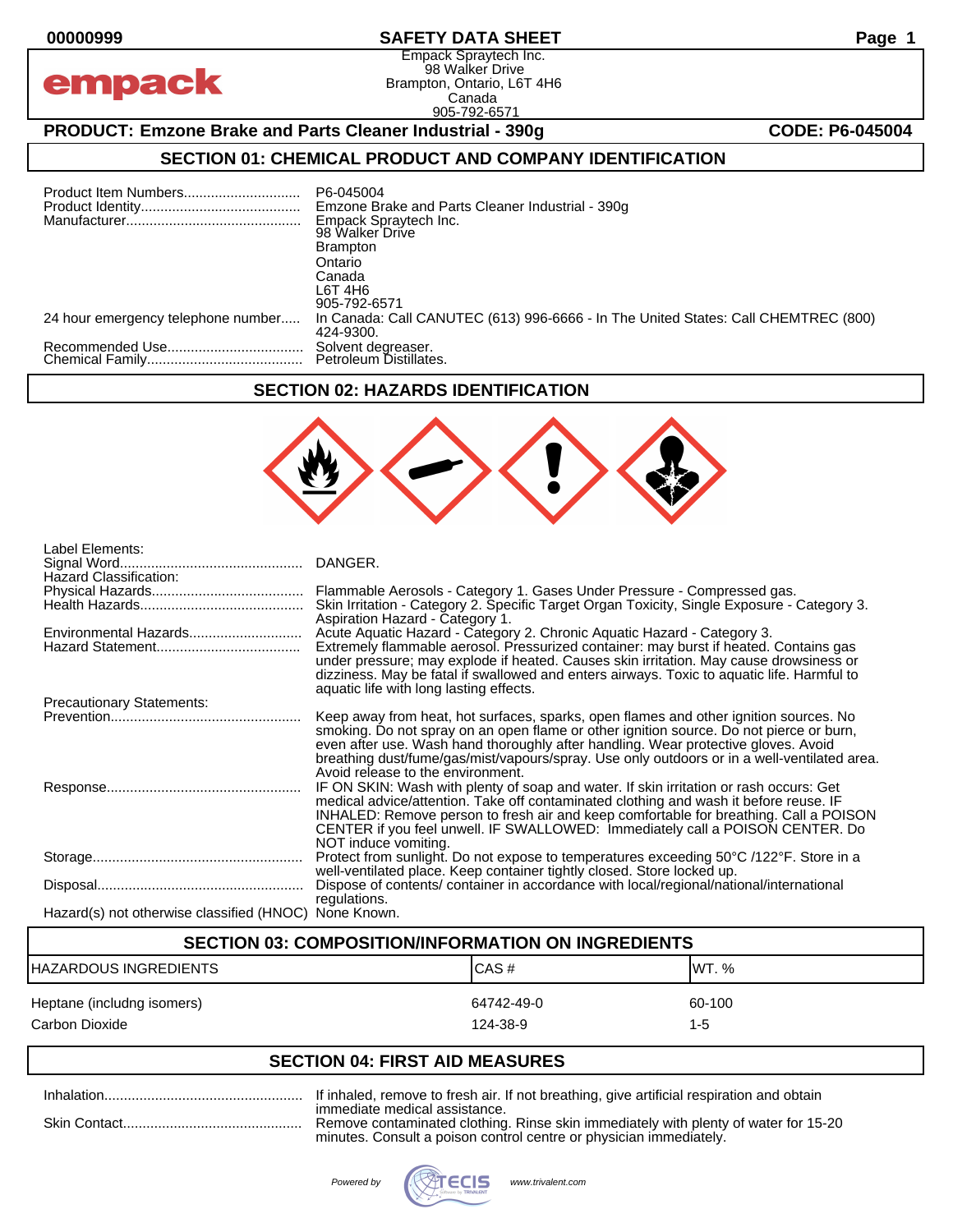# **PRODUCT: Emzone Brake and Parts Cleaner Industrial - 390g CODE: P6-045004**

#### **SECTION 04: FIRST AID MEASURES**

| Eye Contact                               | Immediately flush eyes with plenty of water for at least 15 minutes, occasionally lifting the<br>upper and lower eyelids. Get medical attention if irritation persists.<br>If swallowed do not induce vomiting because of risk of aspiration into the lungs. If aspiration is suspected obtain immediate medical attention. Do not attempt to give anything<br>by mouth to an unconscious person. If victim is alert and not convulsing, rinse mouth out<br>and give 1/2 to 1 glass of water to dilute material. DO NOT induce vomiting. If spontaneous<br>vomiting occurs, have victim lean forward with head down to avoid breathing in of vomitus, rinse mouth and administer more water. Obtain medical attention IMMEDIATELY. |
|-------------------------------------------|------------------------------------------------------------------------------------------------------------------------------------------------------------------------------------------------------------------------------------------------------------------------------------------------------------------------------------------------------------------------------------------------------------------------------------------------------------------------------------------------------------------------------------------------------------------------------------------------------------------------------------------------------------------------------------------------------------------------------------|
| Most important symptoms/effects, acute    | Symptoms may include stinging, tearing, redness, swelling, and blurred vision. Direct                                                                                                                                                                                                                                                                                                                                                                                                                                                                                                                                                                                                                                              |
| and delayed                               | contact with eyes may cause temporary irritation. Vapors have a narcotic effect and may                                                                                                                                                                                                                                                                                                                                                                                                                                                                                                                                                                                                                                            |
|                                           | cause headache, fatigue, dizziness and nausea. May cause redness and pain.                                                                                                                                                                                                                                                                                                                                                                                                                                                                                                                                                                                                                                                         |
| Indication of immediate medical attention | Provide general supportive measures and treat symptomatically. In case of shortness of breath give oxygen. Keep victim warm. Keep victim under observation. Symptoms may be                                                                                                                                                                                                                                                                                                                                                                                                                                                                                                                                                        |
| and special treatment needed              | delayed.                                                                                                                                                                                                                                                                                                                                                                                                                                                                                                                                                                                                                                                                                                                           |

#### **SECTION 05: FIRE FIGHTING MEASURES**

| Suitable Extinguishing Media                                            | Dry chemical powder. Carbon dioxide. Foam, water spray or fog.<br>Unsuitable Extinguishing Media Do not use water jet as an extinguisher, as this will spread the fire.<br>Specific Hazards Arising from the Chemical Contents under pressure. Pressurized container may explode when exposed to heat or |
|-------------------------------------------------------------------------|----------------------------------------------------------------------------------------------------------------------------------------------------------------------------------------------------------------------------------------------------------------------------------------------------------|
| Special Protective Equipment and<br><b>Precautions for Firefighters</b> | flame.<br>Firefighters must use standard protective equipment including flame retardant coat, helmet<br>with water to prevent vapor pressure build up. For massive fire in cargo area, use<br>unmanned hose holder or monitor nozzles, if possible. If not, withdraw and let fire burn out.              |
|                                                                         | Extremely flammable aerosol.                                                                                                                                                                                                                                                                             |

#### **SECTION 06: ACCIDENTAL RELEASE MEASURES**

| Personal Precautions, Protective<br><b>Equipment and Emergency Procedures</b> | No action shall be taken involving any personal risk or without suitable training. Evacuate<br>surrounding areas. Keep unnecessary and unprotected personnel from entering. Avoid<br>walking through spilled material. Avoid breathing vapor or mist. Provide adequate<br>ventilation. Wear appropriate respirator when ventilation is inadequate. Put on appropriate personal protective equipment (see Section 08). |  |
|-------------------------------------------------------------------------------|-----------------------------------------------------------------------------------------------------------------------------------------------------------------------------------------------------------------------------------------------------------------------------------------------------------------------------------------------------------------------------------------------------------------------|--|
| Methods and Materials for Containment<br>and Cleaning Up                      | Contain spillage, and then collect with non-combustible absorbent material, (e.g. sand,<br>earth, diatomaceous earth, vermiculite) and place in container for disposal according to                                                                                                                                                                                                                                   |  |
|                                                                               | local/national regulations (see section 13). Eliminate all ignition sources (no smoking,<br>flares, sparks, or flames in immediate area). Keep combustibles (wood, paper, oil, etc.)<br>away from spilled material.                                                                                                                                                                                                   |  |
| Environmental Precautions                                                     | Keep out of drains, sewers, ditches, and waterways. Minimize use of water to prevent<br>environmental contamination.                                                                                                                                                                                                                                                                                                  |  |
| <b>SECTION 07: HANDLING AND STORAGE</b>                                       |                                                                                                                                                                                                                                                                                                                                                                                                                       |  |

#### Precautions for Safe Handling................... Pressurized container: Do not pierce or burn, even after use. Do not use if spray button is missing or defective. Do not spray on a naked flame or any other incandescent material. Do not smoke while using or until sprayed surface is thoroughly dry. Do not pressurize, cut, weld, braze, solder, drill, grind, or expose empty containers to heat, sparks or open flames. Avoid contact with eyes, skin, and clothing. Avoid breathing vapour of this product. Avoid contact with skin and eyes. Avoid prolonged exposure. Use in well-ventilated areas. Conditions for Safe Storage including any Store locked up. Pressurized container. Protect from sunlight and do not expose to Conditions for Safe Storage including any Store locked up. Pressurized container. Protect from sunlight and do not expose to<br>Incompatibilities the state of crush. Do not handle or store near an open flame, heat or other sources of ignition. Store away from incompatible materials (see Section 10).

# **SECTION 08: EXPOSURE CONTROLS / PERSONAL PROTECTION**

| <b>IINGREDIENTS</b>                                                 | TWA                     | <b>ACGIH TLV</b><br><b>STEL</b>                                                                                                                                                | PEL                    | <b>OSHA PEL</b><br><b>STEL</b> | <b>NIOSH</b><br>IREL                   |
|---------------------------------------------------------------------|-------------------------|--------------------------------------------------------------------------------------------------------------------------------------------------------------------------------|------------------------|--------------------------------|----------------------------------------|
| Heptane (includng<br>isomers)                                       | .600 mg/m3<br>(RCP-TWA) | Not available                                                                                                                                                                  | Not available          | Not available                  | Not available                          |
| Carbon Dioxide                                                      | 5000 ppm                | 30000 ppm                                                                                                                                                                      | $9000 \,\mathrm{mq/m}$ | Not available                  | STEL: 30000ppm;<br><b>TWA: 5000ppm</b> |
| Appropriate Engineering Controls<br>Individual Protection Measures: |                         | Local exhaust ventilation required to maintain the point of use below the Threshold Limit Value if unprotected personnel are involved. Ensure that eyewash stations and safety |                        |                                |                                        |
|                                                                     |                         | showers are available.<br>Do not get in eyes. Wear safety glasses with side-shields.                                                                                           |                        |                                |                                        |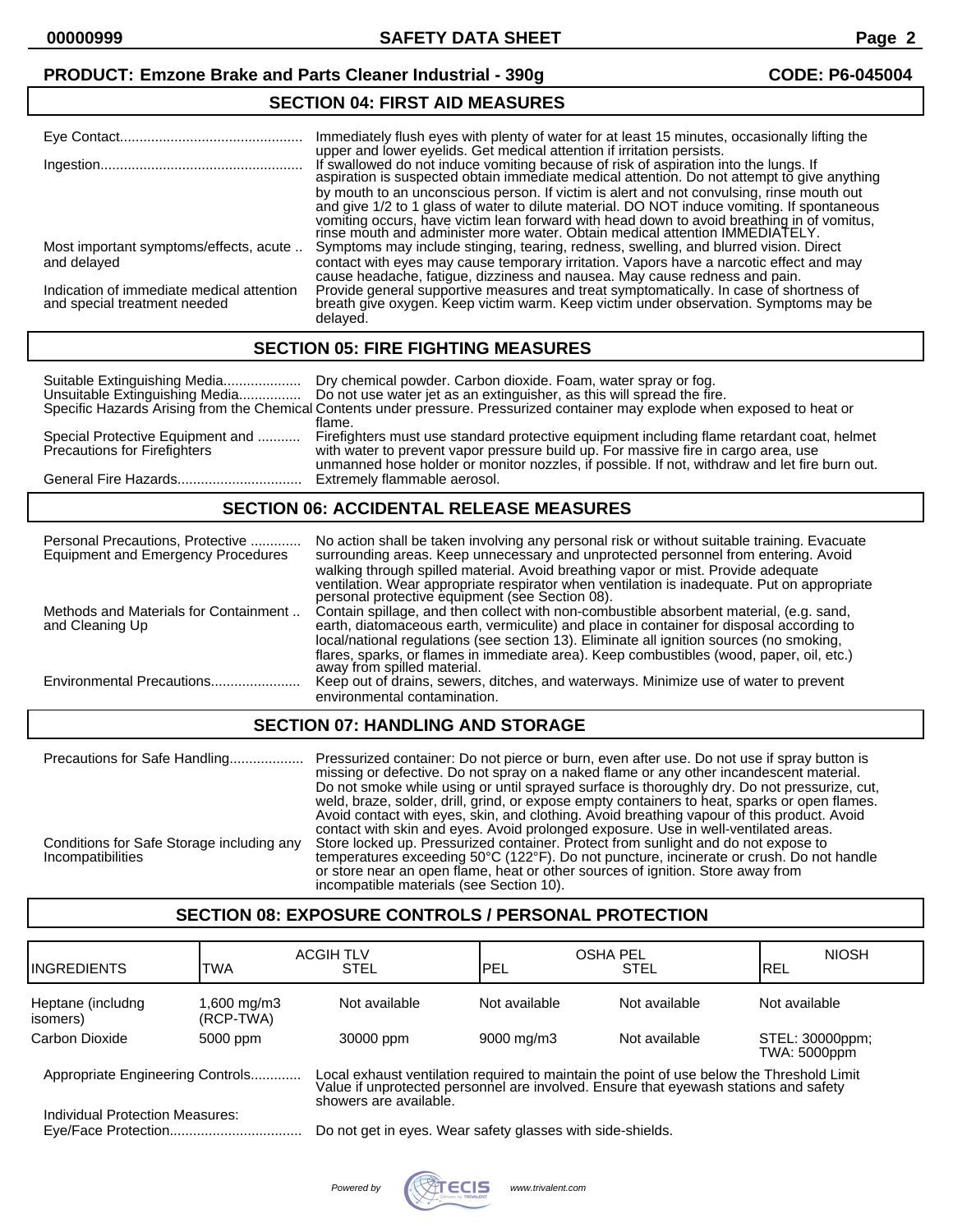## **PRODUCT: Emzone Brake and Parts Cleaner Industrial - 390g CODE: P6-045004**

## **SECTION 08: EXPOSURE CONTROLS / PERSONAL PROTECTION**

|                                | Chemical resistant gloves are recommended. Avoid contact with the skin. Wear<br>appropriate chemical resistant clothing.                                                                                                                                  |
|--------------------------------|-----------------------------------------------------------------------------------------------------------------------------------------------------------------------------------------------------------------------------------------------------------|
|                                | Use dust and mist respirator.<br>None Known.                                                                                                                                                                                                              |
| General Hygiene Considerations | When using, do not eat, drink or smoke. Always observe good personal hygiene measures,<br>such as washing after handling the material and before eating, drinking, and/or smoking.<br>Routinely wash work clothing and protective equipment prior to use. |

#### **SECTION 09: PHYSICAL AND CHEMICAL PROPERTIES**

| Odor Threshold (ppm)<br>Specific Gravity (Liquid)<br>Aerosol Vapour Pressure (psig, 21°C)<br>Vapour Density (Air=1)<br>Melting/Freezing Point (°C)<br>Flash point, Liquid (°C), Method<br>Evaporation Rate (n-Butyl Acetate = $1$ )<br>Aerosol Flame Projection<br>Auto Ignition Temperature (liquid), °C<br>Lower Flammable Limit (% Vol) | Aerosol.<br>Clear liquid.<br>Heptane.<br>N/A.<br>0.680-0.700.<br>$0.720 - 0.750.$<br>80-100.<br>$> 1$ .<br>Not applicable.<br>94-98. (Heptane).<br>$N/A$ .<br>-8. [ASTM D-56].<br>Yes.<br>$> 1$ (n-Butyl Acetate = 1).<br>96wt% (669g/L - 5.59 lb/gal).<br>Immiscible.<br>$>$ 45 cm but $<$ 100 cm.<br>245.<br>$1.1.$ (Heptane). |
|--------------------------------------------------------------------------------------------------------------------------------------------------------------------------------------------------------------------------------------------------------------------------------------------------------------------------------------------|----------------------------------------------------------------------------------------------------------------------------------------------------------------------------------------------------------------------------------------------------------------------------------------------------------------------------------|
|                                                                                                                                                                                                                                                                                                                                            |                                                                                                                                                                                                                                                                                                                                  |
| Upper Flammable Limit (% Vol)                                                                                                                                                                                                                                                                                                              | 6.7. (Heptane).                                                                                                                                                                                                                                                                                                                  |
| Coefficient of Water/Oil Distribution                                                                                                                                                                                                                                                                                                      | N/A.                                                                                                                                                                                                                                                                                                                             |
|                                                                                                                                                                                                                                                                                                                                            | 0.49 cSt (0.49 mm2/sec) at 40 $^{\circ}$ C. (Heptane).                                                                                                                                                                                                                                                                           |

# **SECTION 10: STABILITY AND REACTIVITY**

|                                                | Product not rea<br>Avoid sources<br>Strong oxidizin |
|------------------------------------------------|-----------------------------------------------------|
| Hazardous Decomposition Products Carbon Oxides |                                                     |

not reactive under normal conditions of use. is stable under normal conditions.<br>occur. ources of heat and flame, and electrostatic charge. ixidizing agents. Strong acids. Oxides.

# **SECTION 11: TOXICOLOGICAL INFORMATION**

| INGREDIENTS                                                                                                                                                                                                                                                                                                                                                                                                                                                                                                                                      |                                                                                                                                                                                                    | LC50                                                                                                                                                                                                                                                                                                                                                                                                                                                                                          | LD50                                                      |
|--------------------------------------------------------------------------------------------------------------------------------------------------------------------------------------------------------------------------------------------------------------------------------------------------------------------------------------------------------------------------------------------------------------------------------------------------------------------------------------------------------------------------------------------------|----------------------------------------------------------------------------------------------------------------------------------------------------------------------------------------------------|-----------------------------------------------------------------------------------------------------------------------------------------------------------------------------------------------------------------------------------------------------------------------------------------------------------------------------------------------------------------------------------------------------------------------------------------------------------------------------------------------|-----------------------------------------------------------|
| Heptane (includng isomers)                                                                                                                                                                                                                                                                                                                                                                                                                                                                                                                       |                                                                                                                                                                                                    | $>23.3$ mg/L (Rat - 4hrs)                                                                                                                                                                                                                                                                                                                                                                                                                                                                     | >5,840 mg/kg (Oral - Rat);<br>>2,920 mg/kg (Dermal - Rat) |
| Carbon Dioxide                                                                                                                                                                                                                                                                                                                                                                                                                                                                                                                                   |                                                                                                                                                                                                    | Not available                                                                                                                                                                                                                                                                                                                                                                                                                                                                                 | Not available                                             |
| Information on Likely Routes of Exposure:<br>Routes of entry - Inhalation<br>Routes of entry - Skin Absorption No.<br>Symptoms Related to the Physical,  Irritant effects. Symptoms may include stinging, tearing, redness, swelling, and blurred<br>Chemical and Toxicological Characteristics vision. Defatting of the skin. Symptoms of overexposure may be headache, dizziness,<br>Skin Corrosion/Irritation<br>Serious Eye Damage/Eye Irritation<br>Respiratory or Skin Sensitization<br>STOT - Single Exposure<br>STOT - Repeated Exposure | Yes.<br>tiredness, nausea and vomiting.<br>Harmful or fatal if swallowed.<br>Causes skin irritation.<br>May cause sensitization by skin contact.<br>mutagenic.<br>dizziness.<br>No data available. | Direct eye contact may cause slight redness. Spraying directly into the eyes may cause<br>frostbite, damage to the cornea resulting in permanent eye injury.<br>No data available to indicate product or any components present at greater than 0.1% are<br>This product is not considered to be a carcinogen by IARC, ACGIH, NTP, or OSHA.<br>Contains no ingredient listed as toxic to reproduction.<br>Specific target organ toxicity single exposure Category 3. May cause drowsiness and |                                                           |

| Powered by | <b>RETTECIS</b><br>TRIVALENT | www.trivalent.com |
|------------|------------------------------|-------------------|
|------------|------------------------------|-------------------|